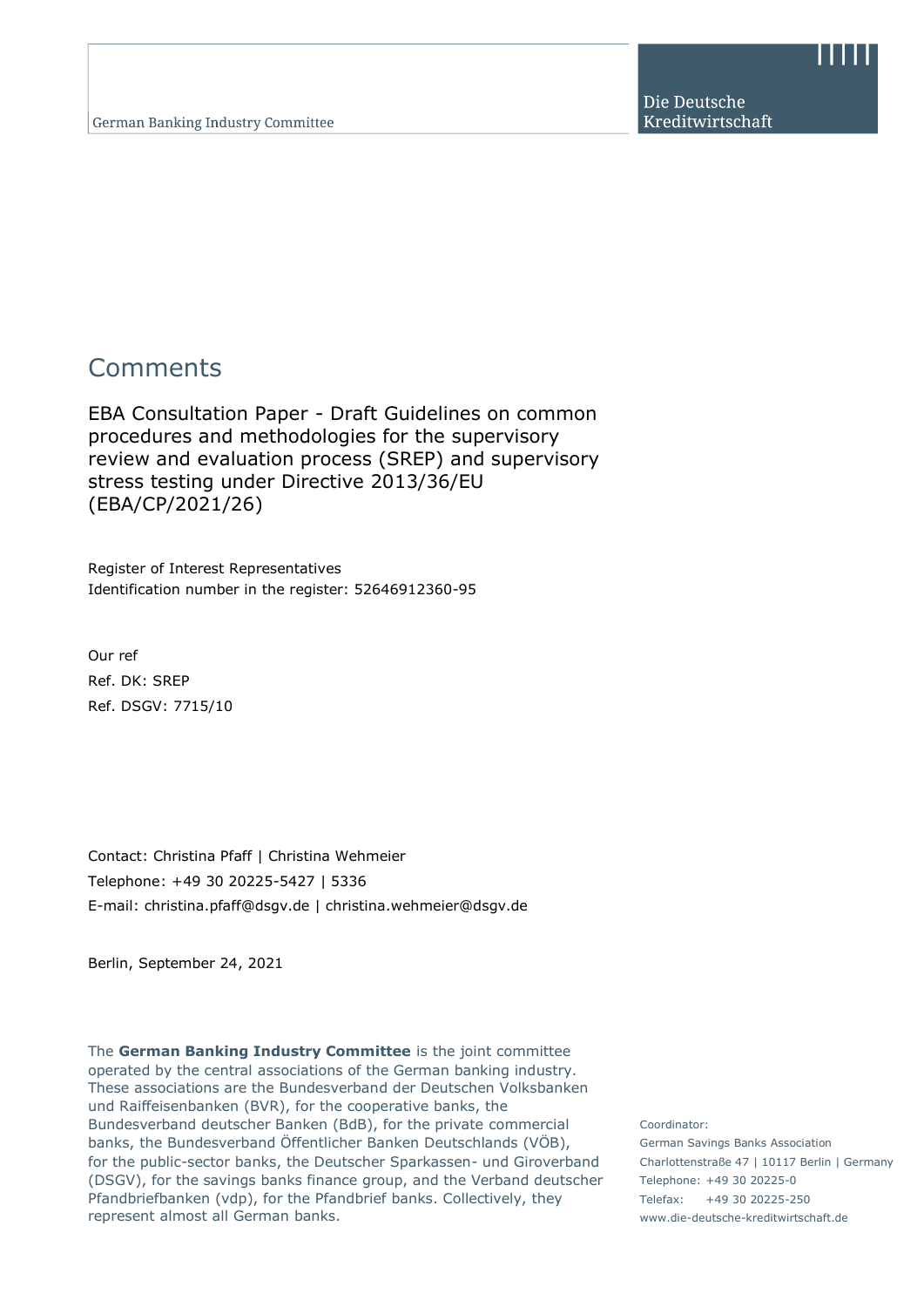# General comments

We welcome the opportunity to comment on the review of the SREP Guidelines. Before setting out our comments in detail, we would like to make a few general comments on the draft version of the Guidelines:

In general, we welcome both the decision to update the SREP Guidelines and the overarching objectives pursued, namely

- to increase convergence of practices followed by competent authorities across the EU, including their supervisory stress testing processes pursuant to Article 100 CRD and
- to align the SREP Guidelines with other relevant EBA guidelines and technical standards and to update the Guidelines by incorporating tried-and-tested procedures and by taking account of current supervisory practice.

Nevertheless, the draft version of the Guidelines contains specific provisions that go further than the EU Directive (CRD). In addition, the fact that the scope of provisions set out in the Guidelines has been expanded yet again causes concerns that proportionality aspects under Pillar 2 will be pushed further into the background. The detailed requirements, particularly those set out in Titles 5, 6 and 8, in conjunction with the other Pillar 2-related EBA guidelines referred to, which are themselves becoming increasingly extensive and prescriptive, make the catalogue of requirements to be checked too complex overall, especially for smaller to medium-sized institutions. This will, in all likelihood, not only serve to increase the workload for supervisory authorities disproportionately, but will also have an indirect impact on institutions, for example due to increased documentation/reporting requirements, more intensive reviews or the even more frequent use of surveys.

With the adjustments made in Title 2 and the isolated opening clauses in the other Titles, the Guidelines provide only inadequate information on how a streamlined SREP could be structured for smaller institutions that have less complex business activities and are exposed to lower risks. In our view, the mandate set out in Article 97(4a) CRD V, namely the need to specify criteria regarding how supervisory authorities can implement adapted (harmonised) procedures for institutions with a similar risk profile, has also not yet been taken into account.

With regard to the new requirements in Title 7 on the P2R/P2G leverage ratio, we would like to request in general that the supervisory authorities be permitted to address these aspects in a pragmatic and proportionate manner. In our view, the vast majority of institutions do not have any risks of excessive leverage associated with their business models and business activities. As a result, defining a P2R-LR and/or a P2G-LR should only be required in singular cases. Consequently, the additional requirement for the SREP should not produce any unnecessary additional work for supervisory authorities and institutions. Additional information requirements, a separate supervisory leverage ratio stress test or similar measures should only be necessary – if at all – for institutions if the supervisory assessment conducted in accordance with Title 7.3.1 flags up material indications pointing to risks of excessive leverage. At all other institutions, the new requirements should be implemented as part of a process that is as streamlined as possible. We recommend that clarifications be included to this effect.

From a formal perspective, it is not clear why the content of Title 5.2 refers to the revised Guidelines on sound remuneration policies (EBA/GL/2021/04) in terms of content, but at the same time still refers to the previous version from 2015 (EBA/GL/2015/22). As the more far-reaching requirements set out in the updated Guidelines are already used as a basis (e.g. with regard to monitoring the gender pay gap),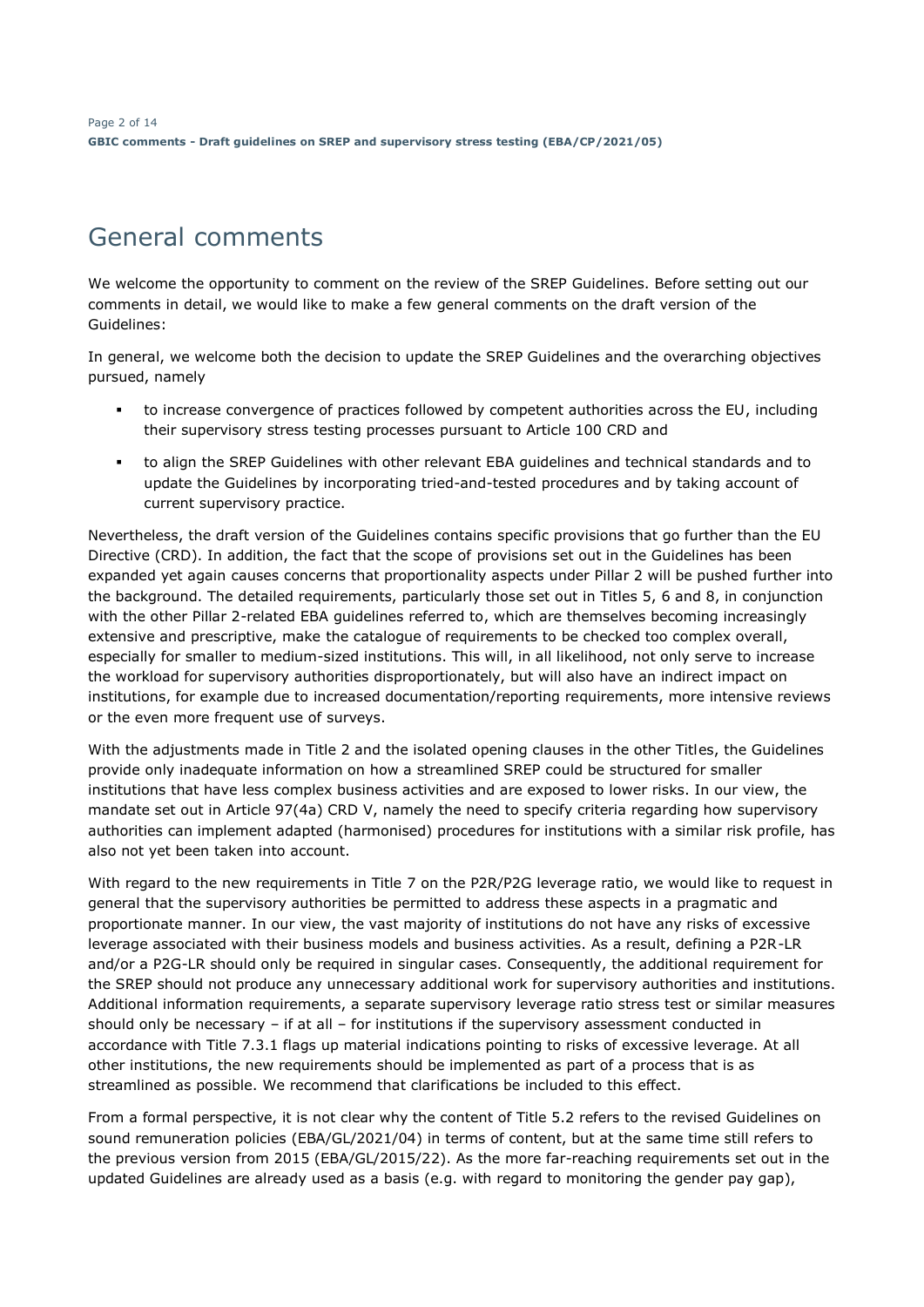reference should be adjusted, i.e. made to the 2021 Guidelines. Otherwise, the more far-reaching contents would have to be deleted from the draft.

We would also like to point out that the EBA Guidelines on disclosure requirements under Part Eight of Regulation (EU) No 575/2013 (EBA/GL/2016/11) have been superseded by the Implementing Regulation laying down implementing technical standards with regard to public disclosures under Part Eight CRR (2021/637). We ask that this be corrected in the appropriate parts of the text.

The same applies to the EBA Guidelines on disclosure of encumbered and unencumbered assets (EBA/GL/2014/03), which were replaced by Implementing Regulation 2021/637.

We also ask that paragraph 625 be deleted, as disclosure requirements in this regard are already extensively covered by Part Eight CRR in conjunction with Implementing Regulation 2021/637.

# Specific comments

# Title 1. Subject matter, definitions, level of application and implementation

### Paragraphs 14 and 15

The planned date of application of the revised SREP Guidelines is not clear. As they are unlikely to be finalised, and the translations made available, until the beginning of 2022, the Guidelines should not enter into force until 1 January 2023.

# Title 2. The common SREP

### Title 2.1.1

The complexity criteria pursuant to Article 4(1) no. 145 CRR II were defined primarily for the purposes of granting reporting and disclosure relief and are not necessarily significant/suitable with regard to Pillar 2 aspects. With this in mind, consideration should be given as to whether this classification can be used without restriction for the purposes of the SREP. It would make sense to include an opening clause so that the supervisory authority can also apply other, potentially more relevant criteria and classify an institution as a category 4 institution even if single CRR criteria are not met. Relevant criteria could include those referred to in the "EBA discussion paper on proportionality assessment methodology", such as the institution's business model.

#### Paragraph 53

According to paragraph 53 "the scope and depth of the review of the individual SREP elements should be tailored to the specific risk profile of the institution" as far as category 4 banks are concerned. While we think that this should be the case for all banks, the wording is not very precise. If the paragraph is to provide relief for small banks, this needs to be described in more specific terms.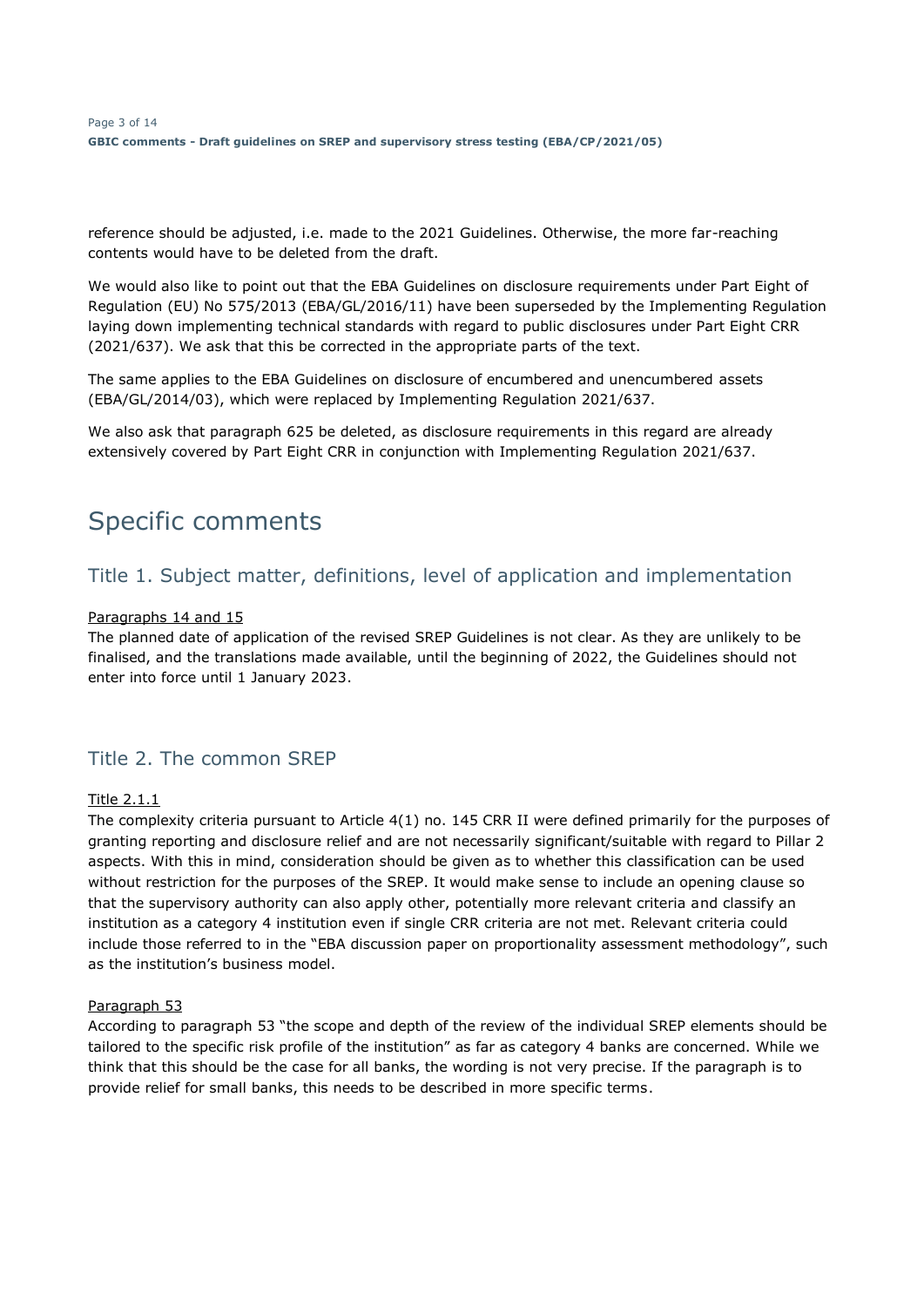### **Question 1: How could the guidelines be further simplified in a way that appropriate focus of assessment is allowed while preserving the comprehensiveness of the assessment and ensuring that all aspects are sufficiently covered?**

Initial starting points for a more streamlined SREP approach are mentioned primarily in paragraphs 54, 56 and 58. These are not sufficient, however, particularly as Table 1 requires an "Assessment of all SREP elements (at least)" every three years, even for smaller institutions. It remains unclear which of the numerous individual aspects set out, inter alia, in Titles 5, 6 and 8 (which are expanded even further by references to further EBA guidelines), supervisors are permitted to disregard or consolidate, for example, when assessing category 3 and category 4 institutions. At the very least, clarification should be included that this refers to the main elements of the SREP and not to all of the individual criteria mentioned in the Guidelines.

Paragraph 54 merely refers to Article 97(4a) CRD V. The EBA was, however, mandated in that Article to define criteria on how supervisory authorities could implement adapted (harmonised) procedures for institutions with a similar risk profile. In our view, this is currently not reflected in the Guidelines. The draft version of the Guidelines as a whole does not yet meet the objective of strengthening proportionality set out in the "Risk Reduction Package Roadmaps" of 21 November 2019.

The CRR II not only differentiates between "small and non-complex" institutions, but also makes distinctions based on capital market orientation, which results in additional relief (at least with regard to disclosure) – the distinction could also be made in these Guidelines.

All applicable standards and guidelines that are currently in force should be known to supervisors as well as to institutions. It is therefore appropriate to add cross-references to them, whilst merely repeating contents from other guidelines in the SREP Guidelines (e.g. as in paragraph 170) should be avoided. The SREP GL would be clearer without these repeated references. If the EBA does see a need to provide an overview of the relevant guidelines, these could simply be stated in the form of a list or table at the beginning of the document.

# Title 5. Assessing internal governance and institution-wide controls

### Paragraph 101(e)

Based on the draft version of the Guidelines, the authorities are to assess whether a selection and suitability assessment process for the members of the management body and key function holders has been implemented. This means that key function holders are included in the scope of application of the fit and proper requirements – something that we already criticised in the context of the EBA/ESMA Guidelines on the assessment of the suitability of members of the management body and key function holders. Our opinion, however, is that there is no legal basis, especially not in the CRD, for treating key function holders in the same way as members of the management body. As a result, the reference to key function holders should be removed from the SREP Guidelines.

### Paragraph 102(c)

The draft states that an assessment is to be performed to determine whether a diversity policy has been implemented and whether the SIs have set quantitative targets for the representation of the underrepresented gender. Institutions that cannot exert any influence over the composition of the supervisory body (especially public-law institutions) cannot ensure any other degree of diversity than that resulting from election outcomes, appointments or by virtue of office. As a result, no requirements that extend beyond existing national requirements should be imposed on institutions and their supervisory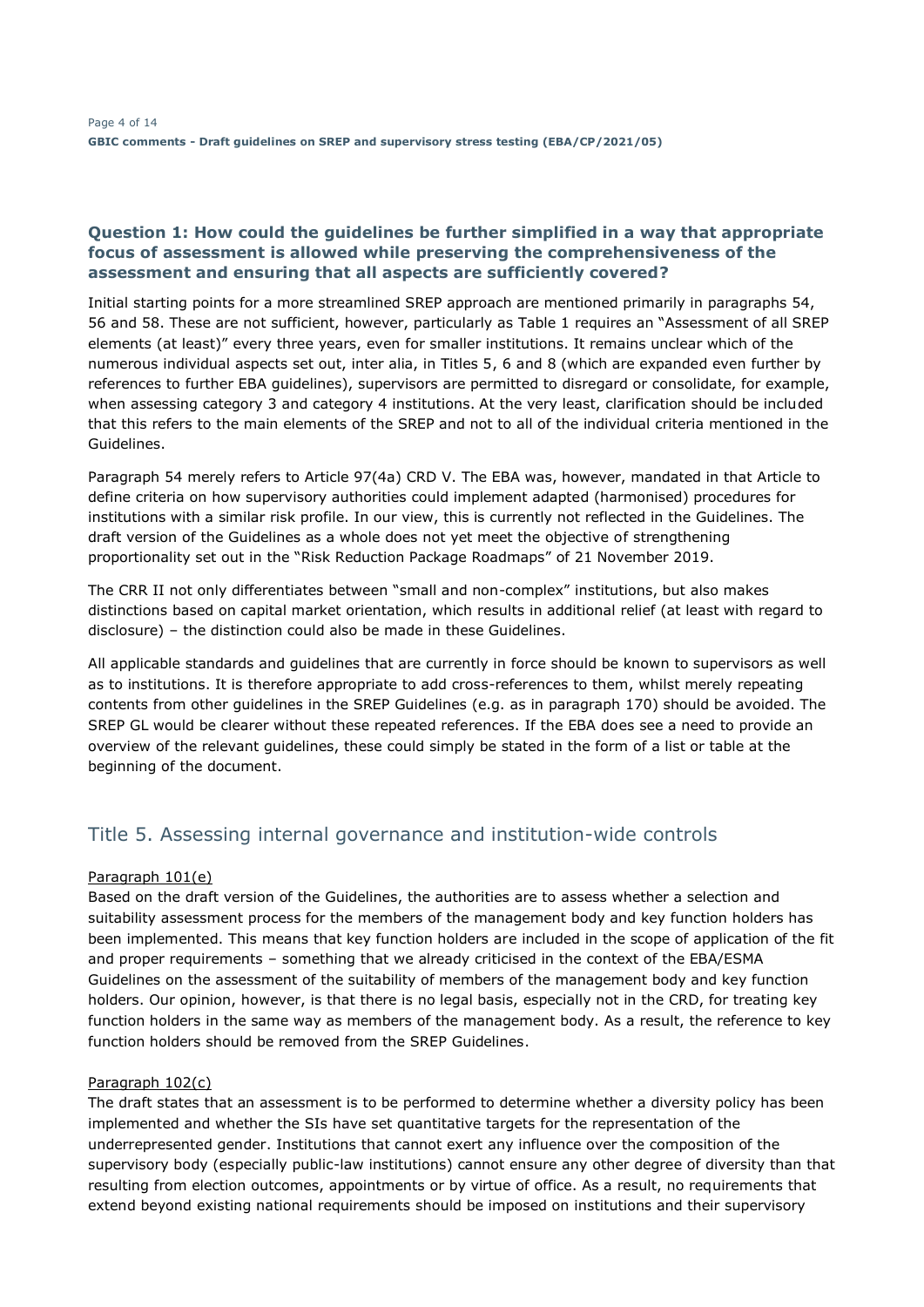body members. Accordingly, a diversity policy cannot be implemented for supervisory body members in such cases.

Insofar as the implementation of a diversity policy in the management body *and more generally in the institution's recruitment policy* is imposed as a requirement, this is too vague and also extends beyond the requirements underlying the final report on the joint EBA and ESMA Guidelines (ESMA35-36-2319; EBA/GL/2021/06). This is because the aforementioned Guidelines require the implementation of a diversity policy exclusively with regard to the appointment of the management body or the selection of candidates from an appropriately diverse pool of candidates.

The institution's recruitment policy in general has, at the very most, an indirect impact on the composition of the management body and is non-discriminatory anyway, also due to existing statutory requirements on non-discrimination. The extension of the diversity policy contained in the draft, which according to the aforementioned joint EBA and ESMA Guidelines should also include aspects such as educational background, age and geographical provenance, to include the institution's general recruitment policy is not necessary to achieve the objective of a balanced composition of the management body set out in the joint EBA and ESMA Guidelines. A general recruitment policy that differentiates based on the aspects defined in the diversity policy (e.g. age) in order to achieve the most diverse workforce possible is also likely to conflict with national and European anti-discrimination regulations. The wording following the half sentence *"the management body has implemented a diversity policy to promote diversity on the management body"* should therefore be deleted, simplifying the Guidelines at the same time.

### Paragraph 104(e)

The requirement that institutions must have implemented independent internal whistleblowing procedures and processes that allow employees to submit information *anonymously* does not match the requirements set out in the underlying EU Whistleblowing Directive 2019/1937. Whereas, pursuant to Article 9(1a) in conjunction with Article 16, the European Directive only refers to ensuring *confidentiality of identity*, the current draft assumes the option of submitting information anonymously as part of an internal procedure. Ensuring anonymity is not, however, required by the underlying European legal act. This is also understandable and makes sense, because anonymous reports make it more difficult, or even impossible, to clarify the facts of a case, as it is not possible to ask the whistleblower further questions about his/her report. There is also no need to guarantee the whistleblower full anonymity, as he or she is afforded sufficient protection from reprisals by the safeguards provided for in the Whistleblowing Directive/the national transposing act.

Consequently, there is no basis for applying a different standard to the SREP Guidelines. Confidentiality of identity should also be used as a standard here by revising paragraph 104(e) as follows:

"*[…], die es ermöglichen, Informationen unter Wahrung der Vertraulichkeit der Identität zu übermitteln.*"

or

"*[…] that allow information to be submitted while ensuring that the confidentiality of the identity is protected.*"

#### Paragraph 104(h)

Pursuant to the draft version of the provision, the authorities are to check that the institutions ensure that there is no discrimination of staff and that there are equal opportunities for all genders. In our view, this does not require the institutions to have their own anti-discrimination policies in place to achieve this objective.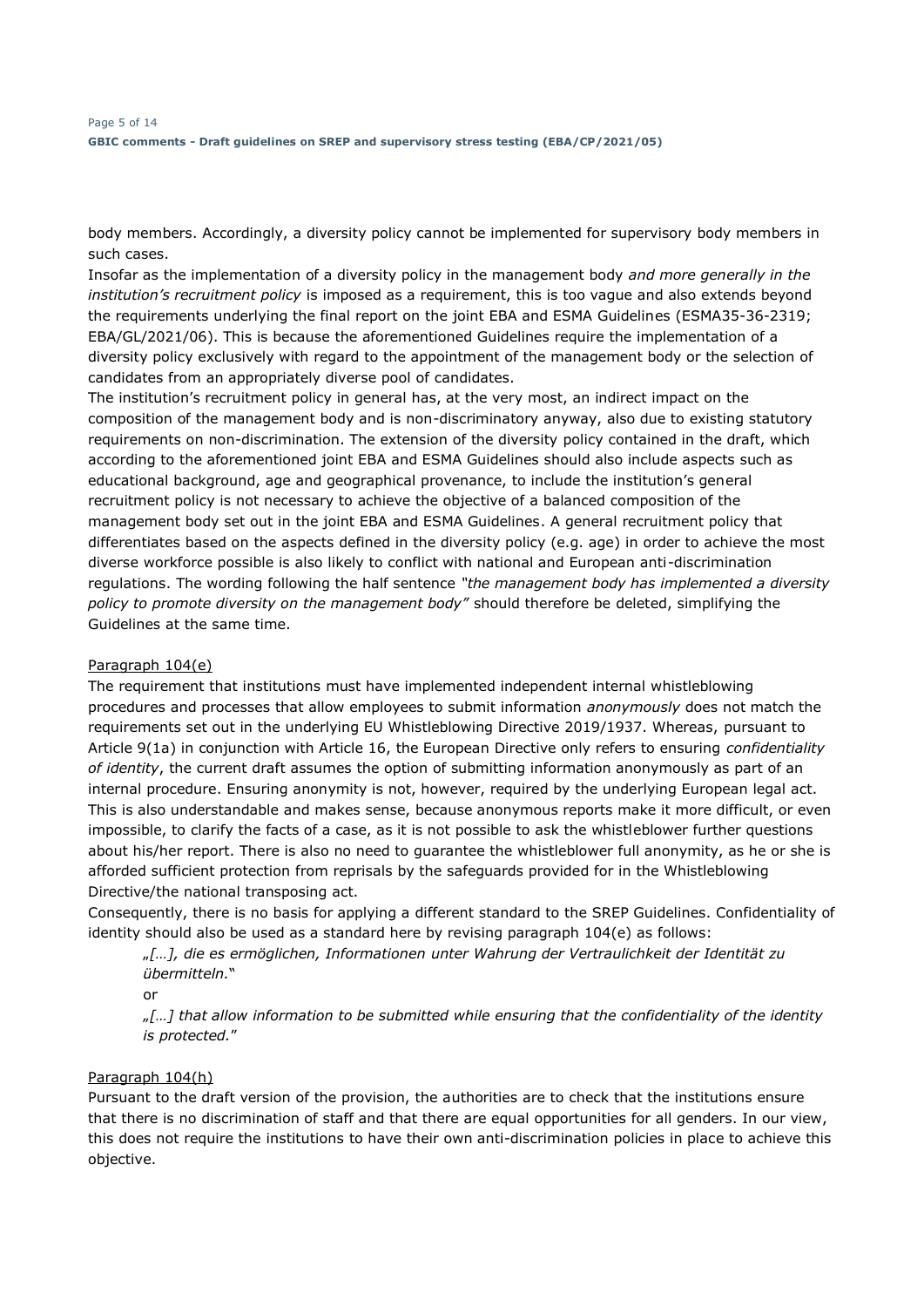### Paragraph 107(b)

The risk management function is supposed to ensure that the risk strategy is complied with. In our view, this is not something that can be ensured by the risk management function alone. Rather, compliance with the risk strategy is also the responsibility of the management body and the senior management team, in particular. We therefore request that the word "promotes" be used instead of "ensures".

### Paragraph 112(h)

The reference to the head of compliance in this sub-item should be deleted, as this function is responsible for monitoring compliance with legal regulations and does not have to be involved in risk management decisions by default.

### Paragraph 129(a), paragraph 137 *inter alia*

The requirements could be misinterpreted as meaning that there always has to be a link between a bank's internal stress test results and its risk appetite and limits. In our view, this would go too far. Institutions should check their stress test outcomes to identify potential impetus for their risk management. The results are generally not, however, suitable for overall bank management in normal periods, and stress effects resulting from internal bank processes do not have to be backed by internal capital in the ICAAP. In this respect, a distinction is to be made between risk measurement and management on the one hand, and stress testing on the other.

With this in mind, it would generally make more sense to use the wording "internal stress tests done in the context of capital and liquidity risk management" instead of "stress tests done for ICAAP and ILAAP purposes".

# Title 6. Assessing risks to capital

#### Paragraph 158

The addition of step-in risk should be dispensed with. The risks described in BCBS 423 are sufficiently covered by the categories previously mentioned (reputational risk, strategic and business risk). As the governance guidelines do not mention step-in risks, they should not be included in the SREP Guidelines either.

### Paragraph 145 (old version) and paragraph 146 (old version)

Unlike the standardised CRR requirements, Pillar 2 and the ICAAP are designed to ensure that risk assessment and management is institution-specific. As a result, we are opposed to the deletion of paragraphs 145 and 146, as we consider it preferable to maintain the flexibility that is necessary and meaningful here. There are various risk sub-categories that cannot be clearly allocated to a specific risk type and whose allocation can also vary from institution to institution. The excessively detailed division of risks into sub-categories does not make sense across the board either. Details and examples of this can be found in our comments on paragraphs 181 and 238.

The SREP should follow the individual risk categorisation for all institutions that implement an ICAAP that is transparent and appropriate overall. Based on the information available to us, this is precisely why the risk taxonomy developed by the EBA is to be used for internal supervisory purposes only and is not to be disclosed to the banking industry.

### Paragraph 181

The proposed adjustment creates three additional sub-categories of credit risk which we doubt make sense: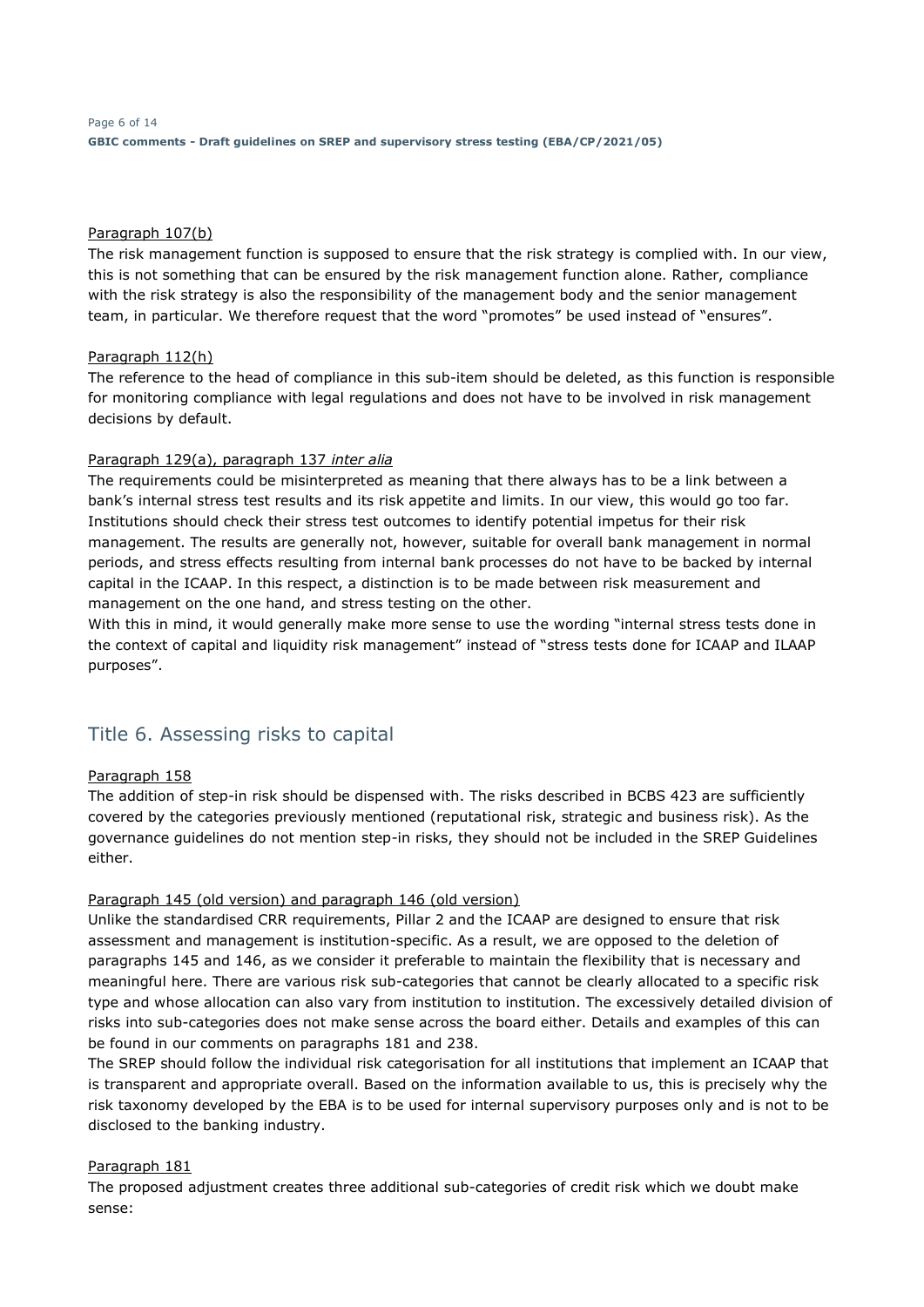- Equity risk in the banking book: While it is currently still possible to obtain IRBA approval for equity risks, this will no longer be possible in the course of the implementation of Basel III in Europe, also because virtually no institutions have made use of this option. This is also because this risk is not a conventional credit risk. Depending on the investment (e.g. listed shares), the focus from a supervisory perspective could also be more on market risks. It should therefore be possible for the "competent authority" to take this into account in the SREP.
- Real estate risk: In line with the definition provided in paragraph 201, we understand this risk as referring to the investment (price) risk that arises when investing in the institution's own real estate (on its own balance sheet or via subsidiaries). These investments can also be seen as an opportunity to broaden and diversify an institution's earnings and, in doing so, make a business model more sustainable. In this respect, it is not primarily or necessarily a credit risk, but could also be classified as a risk category in its own right ("other risks" in accordance with paragraph 158) or addressed as a sub-category of market risk.
- Model risk for regulatory approved models: In the context of credit risk, this can only refer to IRBA and CCR models under Pillar 1 that have been approved by the supervisory authorities. Scenarios in which risks are underestimated are not to be expected on a large scale due to the ongoing model review process, which also looks at ongoing compliance with the qualitative minimum requirements. As a result, this category can be deleted. In addition, any model deficiencies can already be addressed using add-ons under Pillar 1 (meaning that the additional wording in paragraph 385 can also be dispensed with). It can also be assumed that these risks are already taken into account sufficiently in Pillar 2 by addressing model risks as operational risks.

At the very least, opening clauses allowing the option of individual allocation should be added.

### Paragraph 196

The text mentions the EBA Guidelines on loan origination and monitoring. The footnote, however, refers to the EBA Guidelines on non-performing and forborne exposures. It should be clarified which guidelines are being referred to here.

### Paragraph 238

The proposed adjustment provides for the introduction of new market risk sub-categories including nondelta risk, basis risk and market liquidity risk. Without wishing to call the potential materiality of these risks into question, there is nevertheless no need for these separate sub-categories, as they are already covered by the sub-categories a. to e. The separation of these sub-categories is not consistent with practical application within the institutions. As a result, we ask that they be deleted.

In our view, it would also be preferable if the definition of market risk and the associated sub-categories were based consistently on the relevant risk drivers and did not use other criteria, such as assignment to the trading book. This could then ensure more consistent treatment of the different types of market risk (for example, all equity and credit spread risks could be included in market risk, regardless of whether the corresponding positions belong to the trading or banking book).

Alternatively, and as suggested earlier, the deletion of paragraphs 145 and 146 could be dropped; these paragraphs could also be applied to other risk types so as to enable greater flexibility and take better account of cases particular to the institution where appropriate, and also to create the option of a purely economic assessment in Pillar 2.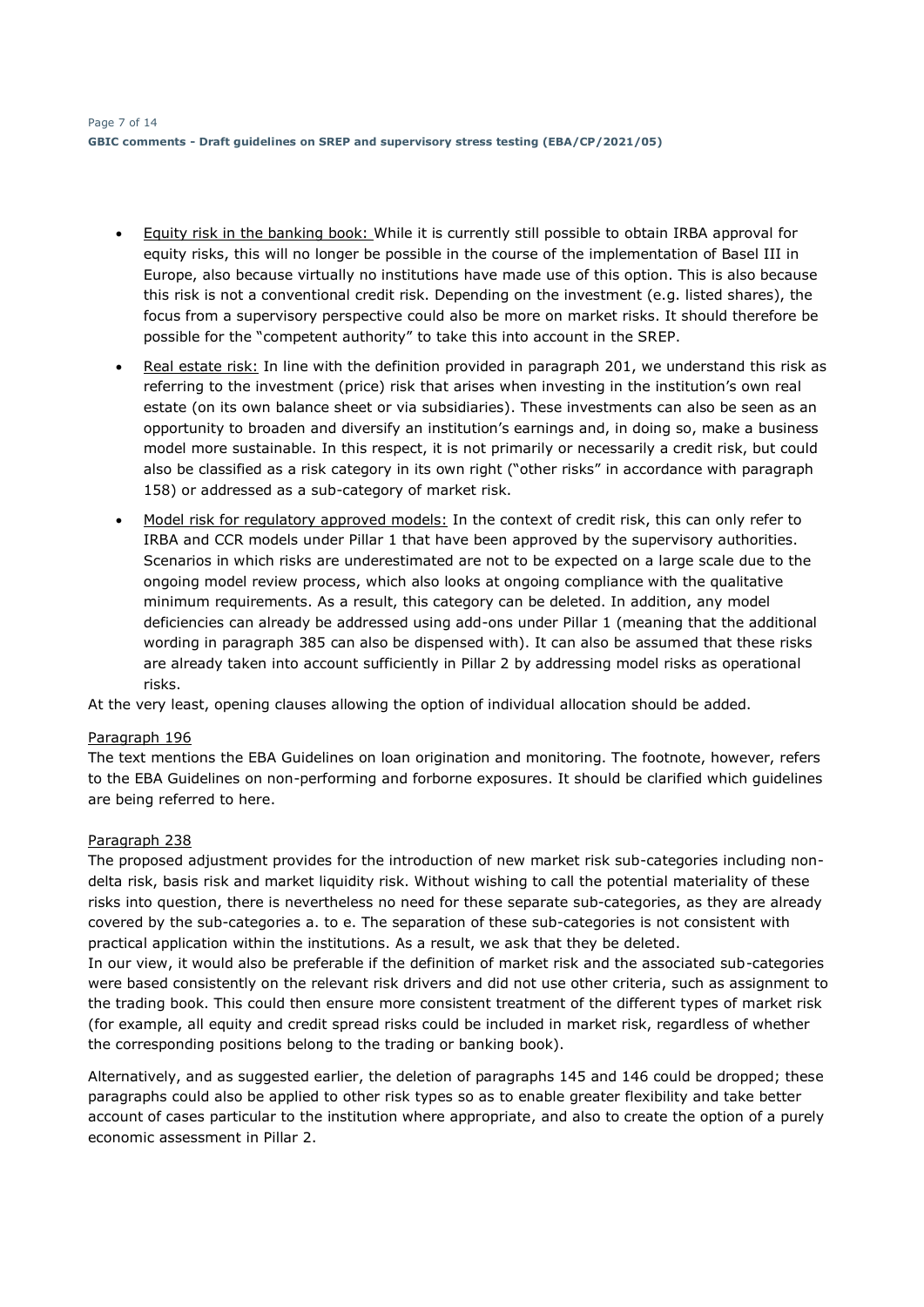### Title 6.4

AML/TF: While the intention to incorporate AML and TF aspects is understandable, any overlap with risks covered and capitalised in the normative perspective ("Pillar 1") as operational risk must be avoided. It is also unclear how exactly AML and TF are included in the SREP scores.

#### Paragraph 329

Based on the proposed provision, it would appear that CSRBB is to be treated as a separate risk category. This is not consistent with predominant industry practice and institutions should not be asked to treat or report it as a separate risk: some institutions, for example, do not treat credit spread risks as a separate type of risk in their internal (market price risk) procedures, but rather as an integral component of interest rate risk and, consequently, of overall market price risk. Other institutions address credit spread risks separately from IRRBB as a component of counterparty credit risk for measurement and management purposes. This means that no specific supervisory requirements should be imposed on where, or using which procedures, institutions have to measure and manage their credit spread risks as a general rule.

# Title 7. SREP capital assessment

#### Paragraph 366

The wording of this paragraph could be misleading. We ask for clarification that the wording is intended to refer to the existing requirements under the CRR (and not to a new category of additional own funds requirements for unexpected losses). Suggested wording:

*"When setting additional own funds requirements for the risk of unexpected losses according to paragraph 365(a) …"*

#### Paragraph 368

While we welcome the opening clause that has been added here, the current wording could be interpreted too narrowly. We recommend that the second sentence be adjusted as follows:

"*In exceptional cases where it is not necessary in view of the institution's risk profile or overly burdensome, especially for small institutions, to meaningfully disentangle the amount of capital considered adequate for two or more types of risk quantified together, competent authorities should comply with the first sentence of this paragraph on a best effort basis, using …*"

According to paragraph 368, the risk categories set out in Articles 79 to 85 CRD under Pillar 2 are to be compared with the corresponding Pillar 1 risk categories as part of what is known as the risk-by-risk approach (with Pillar 1 as the floor). We do not consider the aforementioned Pillar 1 floor to make sense, as it fails to take existing excessive risk exposures under Pillar 1 into account, especially when standardised supervisory approaches (for example, the current and the future CRR III credit risk standardised approach) are used, which is why we propose that this requirement be deleted. Apart from this, the risk categories set out in Articles 79 to 85 (credit risk and CCR, residual risk (referring to the reduced effectiveness of CRM techniques), concentration risk, securitisation risk, market risk, IRRBB and OpRisk) also contain individual categories for which this sort of comparison does not make sense, or is not even possible in the first place. It should be dropped for the residual risk and concentration risk categories at the very least: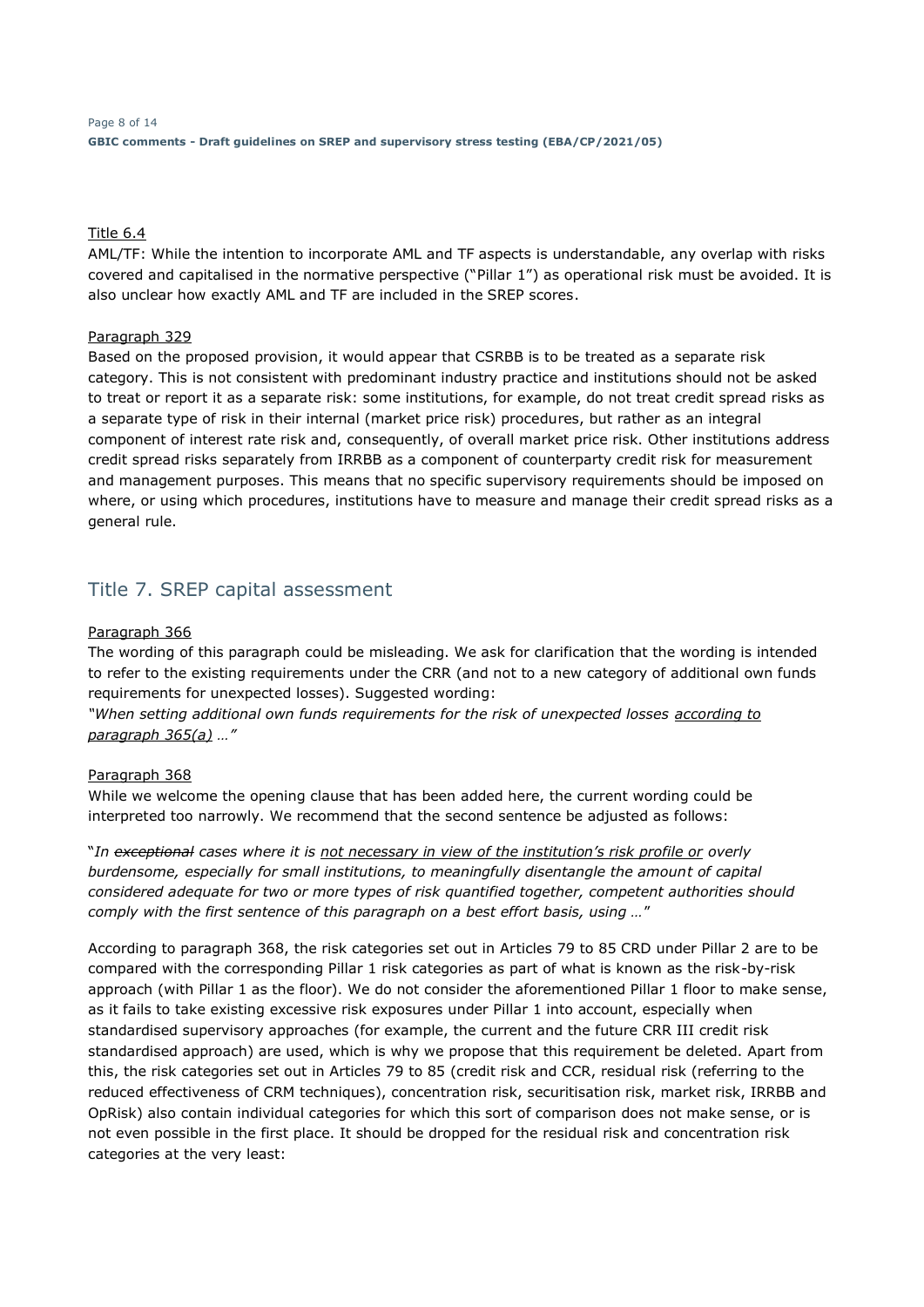- "Residual risk" is an intrinsic part of the "credit risk and CCR" category and is already covered adequately by that category in quantitative terms. In addition, it is virtually impossible to separate this risk.
- "Concentration risk" is not a risk category in its own right. Even if it were possible to quantify these risks under Pillar 2, there are no capital requirements for the purposes of a comparison under Pillar 1.

A supplementary note on the IRRBB: As is generally known, there are no explicit capital requirements for IRRBB in Pillar 1. A "comparison" in the narrower sense of the term cannot be made here, meaning that it should also be omitted.

### Paragraph 388

Article 104a(1e) CRD V does not set any deadline by which a P2R should be imposed on an institution after repeated non-compliance with the P2G. There is neither a legal basis nor are there objective grounds for requiring a P2R to be imposed after two years at the latest. The supervisory authorities should be granted a certain degree of flexibility and this specification should be dropped.

# **Question 2: Do you think that the proposed overall framework for setting additional own funds requirements appropriately incorporates the ICAAP information and estimates?**

No. Based on the current draft, unfortunately only a loose connection between the ICAAP, as the basis for the supervisory analysis, and the final P2R would remain. The idea currently is for the ICAAP to also serve as a quantitative basis for the SREP. From our perspective, this sort of fundamental approach still makes sense, as explained above. This is now to be replaced by wording such as "take into consideration", "use" or "support" which would create scope for an arbitrary approach for the SREP that goes much too far and leaves the door wide open for supervisors to establish very different approaches to "their" SREP. Consequently, the idea runs contrary to the idea of a consistent European approach to the SREP being adopted by the competent authority and could serve to distort competition. The degrees of freedom created here – presumably, among other things, to open up considerable scope for supervisory benchmark models (paragraph 369(c)) – clearly go too far.

Most banks have been investing in the reliability of their ICAAPs for decades. Strengthening the institutions' ICAAPs has always been an important goal for the supervisors, which is why the ICAAP should remain the main starting point for the quantification of individual risks and the determination of the P2R. Only overall inadequate and unreliable ICAAPs should be supplemented by supervisory benchmarks. In all other cases, the imprecise nature of benchmarks would lead to overly conservative measures if they were to be introduced. The EBA should therefore describe in detail when ICAAPs are deemed to be generally unreliable and when, as a result, benchmarks are to be introduced, while in all other cases the ICAAP should be the main starting point for the determination of the P2R. As a result, we take the view that the sources of information referred to in paragraph 369 should only be used as supplementary sources; the primary role of the ICAAP should be retained.

# **Question 3: Do you agree with the proposed clarifications on the assessment of the risk of excessive leverage?**

In general, we recommend that the supervisory authorities adopt a pragmatic approach to assessing risks of excessive leverage. In our view, the business models and business activities of the vast majority of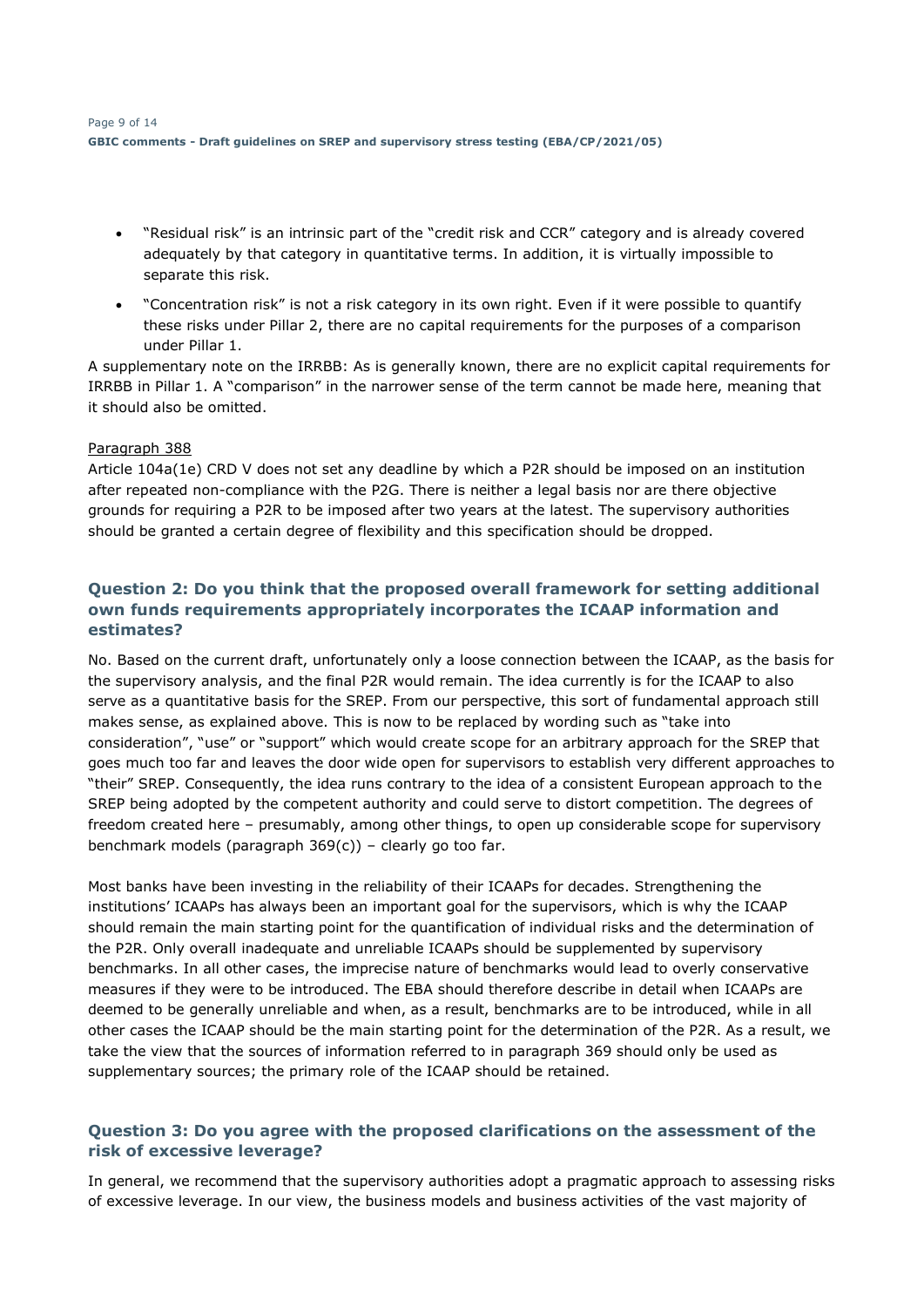institutions do not entail such risks, and imposing a P2R-LR and/or a P2G-LR should ultimately only be necessary in singular cases. Additional information requirements, a separate supervisory leverage ratio stress test or similar measures are only likely to be necessary – if at all – for institutions if the supervisory assessment flags up material indications pointing to risks of excessive leverage. For all other institutions, the requirements relating to the leverage ratio should be implemented as part of a system that is as streamlined as possible so as not to produce any unnecessary additional work for supervisory authorities and institutions alike. The reference in paragraph 397 to the fact that available sources of information should be used should be positioned more prominently within the text and, where appropriate, further information should be added on proportionate implementation options.

In addition, the relevant requirements should make it clearer that a P2R-LR and P2G-LR that is greater than zero does not need to be set by default (e.g. by adding "where necessary / applicable" in paragraphs 394, 398, 404 b, 409 b, 411 and 424). A P2R-LR should only be applied to outlier institutions with a demonstrable risk of excessive leverage, meaning that this can only be the exception and not the rule. In our view, the competent supervisory authorities should also only take action to mitigate the risk of excessive leverage if it is possible to demonstrate that this could have a significant negative impact on the *sustainability* and *viability* of the business model and if this risk, which is potentially inherent in the institution's business model, is not already addressed by other action taken by the institution or under Pillar 1. The competent supervisory authority should adopt a neutral stance vis-à-vis business models as a matter of principle. This should be clarified in paragraphs 392/393.

In order to foster a better understanding of the various capital requirements/ratios (P2R, TSCR, OCR, P2G, P2R-LR, TSLRR, OLRR, P2G-LR), it would be helpful to include a graphic of the two "stacks" based on the previous Figure 6.

### Paragraph 393

We do not agree with the vast majority of the proposed examples. Letters a. to d. of paragraph 393 mention a number of "aspects" that are to be taken into account when assessing the "risk of excessive leverage", even though these aspects have no legal basis. In the relevant Article 4(1) no. 94 CRR, this risk is defined relatively narrowly as follows:

'risk of excessive leverage' means the risk resulting from an institution's vulnerability due to leverage or contingent leverage that may require unintended corrective measures to its business plan, including distressed selling of assets which might result in losses or in valuation adjustments to its remaining assets'

This definition is based on the central assumption that the observed institution-specific leverage ratio includes the risk that corrective action will be required due to a potential breach of the minimum leverage ratio requirement of 3%, which could lead to additional (fire sale) losses. Situations in which the institution operates close to the lower limit or has to tolerate a very volatile leverage ratio due to the nature of the business model can therefore be identified as causes of the "risk of excessive leverage". These situations are covered by c. and d. In our opinion, however, neither the three aspects mentioned under a. nor the aspects in point b. can be summarised under the level 1 definition set out above, meaning that they have to be removed.

The content of a. and b. is also partly unclear/incomprehensible, for example:

• Paragraph 393(a)(i) It remains unclear how supervisors will decide whether the products concerned are optimisations or not. The minimum requirement for the leverage ratio was only introduced with CRR 2 with effect from 28 June 2021. Daily SFT value reporting has also been introduced. Before requesting SREP measures, this future reporting should be monitored and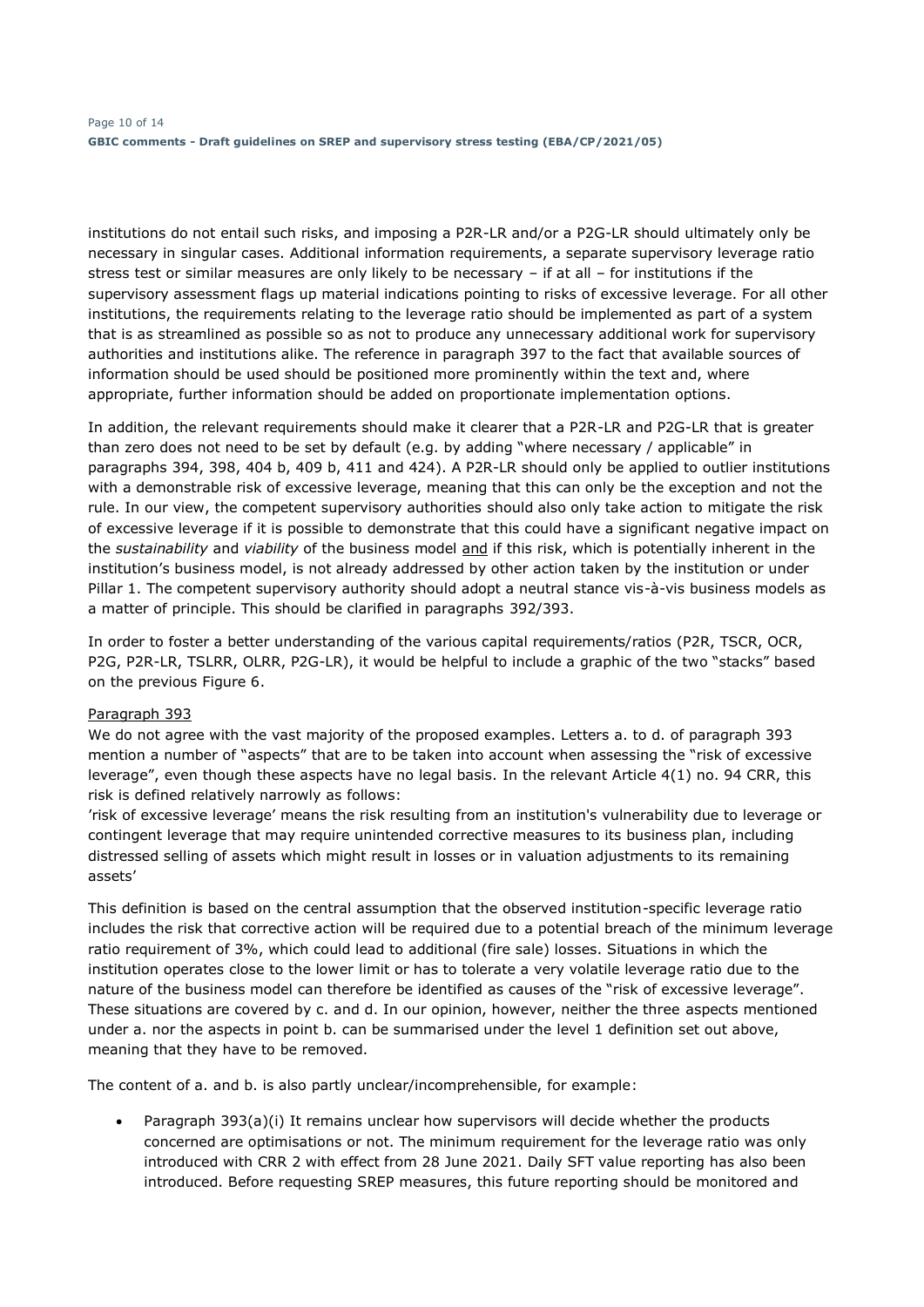evaluated; if any anomalies emerge, the supervisory authority should ensure transparency which would then serve as a starting point for dialogue between the supervisory authority and the bank.

- Paragraph 393(a)(iii) There is no definition of what "highly exposed" means.
- Paragraph 393(b) Non-compliance with the leverage ratio should not be addressed within the P2R-LR, but needs to be addressed by other regulatory measures. Otherwise, compliant exclusions as defined in the CRR should not be undermined by the SREP GL.

Furthermore, Article 429a CRR explicitly provides for exemptions for authorised exposure. We fear that the exceptions provided for by the legislator will be undermined by these Guidelines. The use of those exceptions cannot be regarded as evidence of a risk of excessive leverage per se. In this context, it must only be verified that the prerequisites for making use of an exception are met. The leverage ratio is a non-risk sensitive measure by nature and the SREP Guidelines should not try to make it risk sensitive by introducing adjustments that were deliberately not taken into account when establishing the leverage ratio.

Competent authorities should perform a test run in the upcoming SREP cycle to double check whether the defined approach can be applied proportionately. Setting binding P2R-LRs should only follow as a second step.

### **Question 4: Do you think that the assessment of dimensions and indicators described in this explanatory box would also be relevant for the assessment of the risk of excessive leverage? Are there any other elements / indicators that you are using in the assessment of this risk?**

No, further indicators do not seem to be appropriate. As a result, we welcome the fact that the examples discussed in the explanatory box are not included in the draft SREP Guidelines, as none of them can be summarised under the authoritative definition of "risk of excessive leverage" provided in Article 4(1) no. 94 CRR. In our opinion, a link to "leverage risk" based on the CRR definition cannot be meaningfully drawn in these examples. What is more, the aspects mentioned are already taken into account elsewhere.

# **Question 5: Can you provide examples of situations which in your view might require CET1 instead of other capital instruments to cover potential losses in relation to P2R and P2R-LR?**

The proportion of CET1 for the P2R specified in Article 104a CRD V and the requirements for the P2R-LR comply with the requirements set out in Article 92 CRR. In our opinion, more stringent requirements (i.e. higher CET1 ratios) are generally not necessary and should be limited to justified individual cases, as provided for in the wording of the Directive. We do not believe that there are any generally applicable examples of situations or that there is any need for more detailed regulations.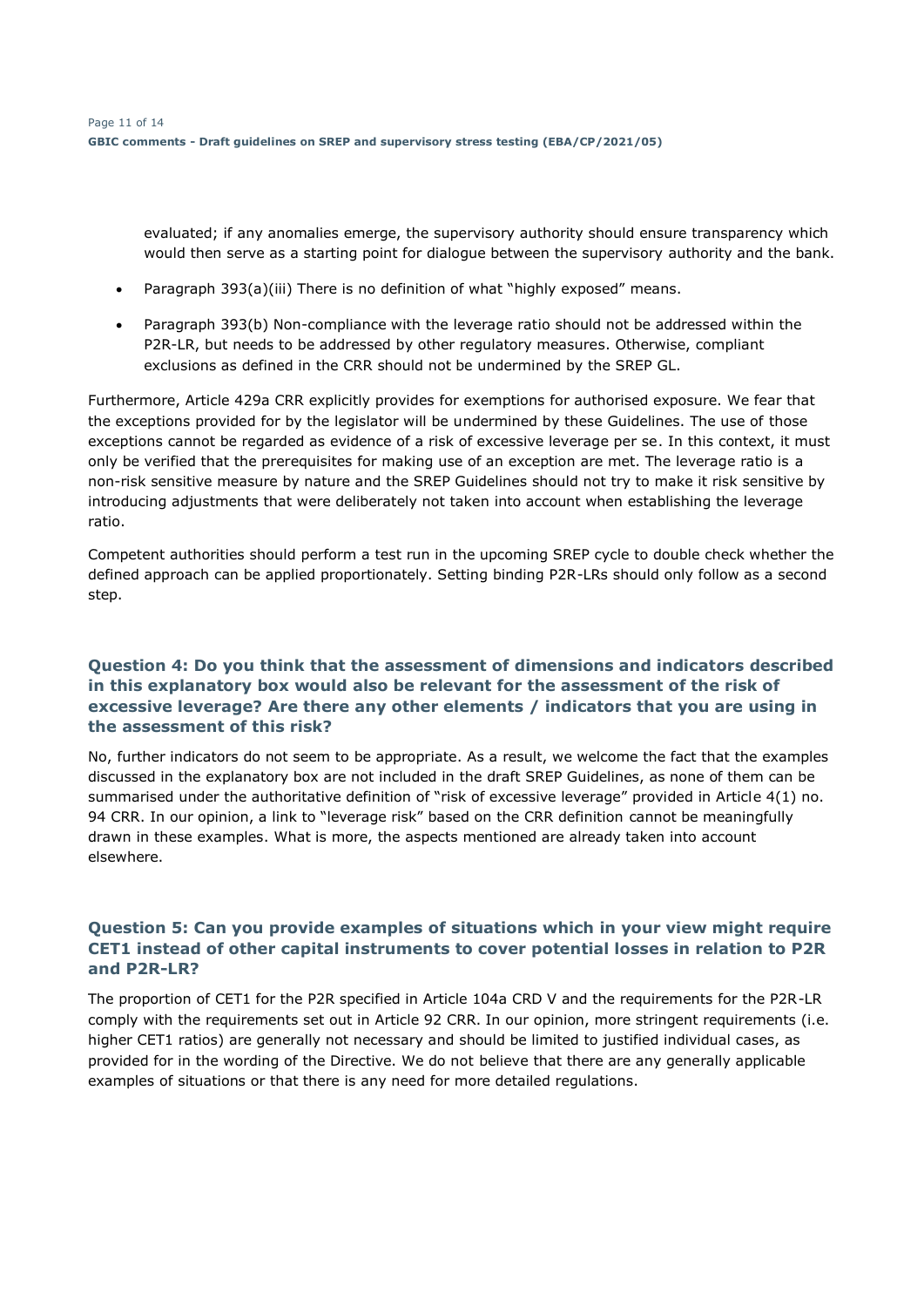### **Question 6: Would you consider the introduction of a standardised template for the communication to the supervised institution of the outcome of the SREP to be beneficial?**

The competent authorities should be encouraged to provide a structured template for the communication of P2R, P2R-LR, P2G and P2G-LR. The main driver of the structure of such templates should be transparency. Institutions need **detailed information on the basis/methods for determining** the Pillar 2 capital requirements imposed so they can address them appropriately. That is, institutions must be informed which risk types, deficiencies, benchmarks, etc. contribute to the given determination of P2R, etc. and to what extent. In this context, a list of all items/risks examined (including references) would increase comparability and traceability for institutions. Overall, benchmarking across institutions, where performed, and benchmarking results should be made more transparent.

Setting standardisation objectives aside, however, it is crucial to maintain the individual assessment and diversity of the institutions and business models. Since these can differ from country to country, and in order to allow NCAs to adopt a proportionate approach for the smaller institutions they supervise, no standardised EU-wide template should be imposed as a requirement and the transparency requirements should be tightened up instead. Best practice examples could also be provided where appropriate to work towards greater convergence and comparability of the SREP throughout the EU.

# **Question 7: What are your views on the guidance for setting P2G and P2G-LR? Is it sufficiently clear?**

### Title 7.7.1

When it comes to P2G-LR it is rather unclear how the static balance sheet assumption as given in the EUwide stress test could form a proper basis for the exploration of a leverage ratio under stress, which would already be misleading from a theoretical point of view.

There is no clear guidance for setting a P2G-LR. We suspect that the LR-related risk is overestimated and that, in consequence, the P2G-LR is set too high. Paragraph 423 states that the "level of P2G-LR should protect against the breach of TSLRR in the adverse scenario". On the other hand, paragraph 429 sets out that the P2G should cover at least the maximum stress impact. Regardless of how far the starting point was above the minimum requirements or how far the minimum requirements were exceeded in the stress scenario, the outcome would be very different.

We ask that it be clarified that there is generally no room for (non-institution specific) minimum (floor) P2G and P2G-LR.

In principle, we welcome the methodological freedom afforded to the competent supervisory authorities in "translating" supervisory stress test results into an own funds recommendation (P2G), as it allows the competent supervisory authority to give adequate consideration to special national features of the banking sector or of certain institutions (e.g. deposit protection schemes). In substantive terms, we believe that the danger is that a risk will be counted several times. We believe that the aspects below should be added to the text in principle:

1) **Static balance sheet assumption** (paragraph 430): The use of the static balance sheet assumption (SBA) in supervisory stress testing means that risks can sometimes be systematically overestimated for certain institutions and business models. In this respect, we explicitly welcome the option to adjust the own funds recommendation (P2G) in paragraph 430 (2nd sentence) to avoid a misleading semblance of precision, or to avoid the stress test method/results being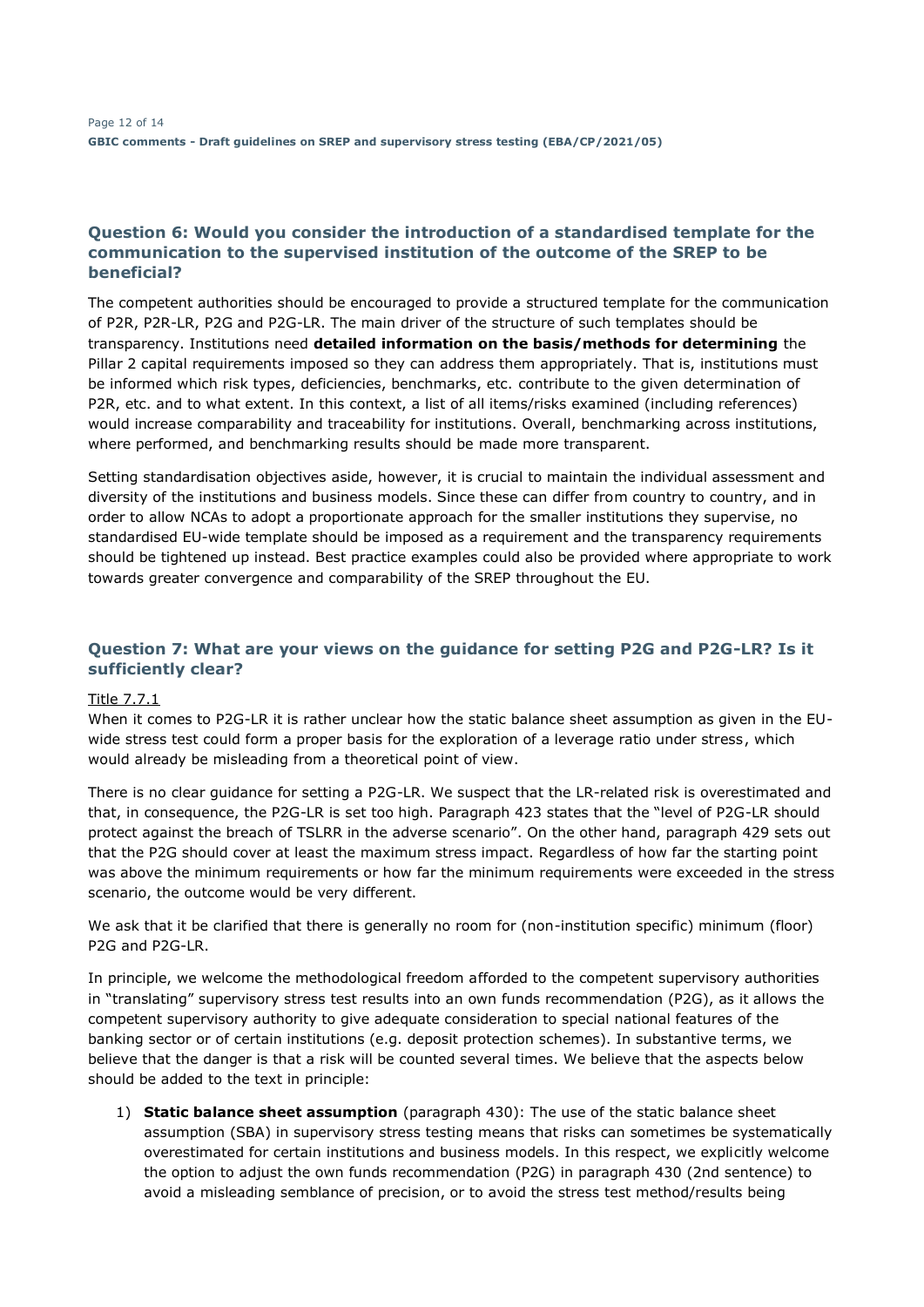dependent on mechanistic aspects. In addition, competent authorities should adopt a neutral stance vis-à-vis business models as a matter of principle (see also answer to question 3) and should not put any business model at a systematic disadvantage due to the use of the SBA. Paragraph 430 should be supplemented to this effect.

- 2) **Climate risk** (paragraph 433): At present, there is still no established market practice for the systematic identification and assessment of climate risk. In our opinion, merely expanding the list of the possible risks that increase the potential losses associated with an adverse stress scenario does not help to refine risk identification and assessment for climate risk, but rather creates greater uncertainty in the assessment process for supervisors and institutions alike. As a result, we currently take a critical view of the addition of "climate risk" in paragraph 433.
- 3) **Transparency vis-à-vis institutions** (paragraph 436): In general, it should be transparent for institutions which of the factors set out in paragraph 432 is decisive for the purposes of determining the own funds recommendation (P2G) for each institution. Paragraph 436 should be supplemented accordingly.

### Paragraph 437

In our view, keeping the provision introduced in 2018, stating that the P2G is to be met using CET1, is not permissible. The wording of Article 104b CRD V adopted in 2019 only focuses on own funds overall. Working papers on the CRD review reveal that the majority of member states had favoured the introduction of a "soft" recommendation with regard to the P2G. As a result, an expectation to meet P2G with CET1 only within the SREP Guidelines is not consistent with the intention of the EU legislator and is lacking any legal basis. This tightened requirement should be deleted and the wording should be based on own funds in line with the CRD V.

### **Question 8: What are your views on possible disclosures, which may be attached to P2G and/or ranges of buckets in case they are identified?**

It is not clear from the question which type of disclosure is meant here. As a result, we will address several potential aspects:

The disclosure of buckets or "ranges of P2G add-ons" by the supervisory authority could make sense in principle as a way of communicating to the markets. Such publications by the supervisory authorities should, however, be limited to large, capital market-oriented institutions. In any case, we do not encourage that individual results of single institutions be published.

Our view is that extending the disclosure requirements for institutions with regard to individual P2G would clearly not make sense, which is why we reject such a proposal. The disclosure requirements have only just been revised extensively and in full as part of the CRR II in conjunction with Implementing Regulation 2021/637, meaning that they reflect the current needs from a Pillar 3 perspective. Small and non-complex, as well as non-capital market-oriented other institutions were granted considerable relief by law as part of this process, as the disclosed data is generally not accessed (cf. EP, 2016/0360A(COD) of 11 December 2017). With this in mind, we also consider the disclosure regulations in the CRR II to be entirely sufficient.